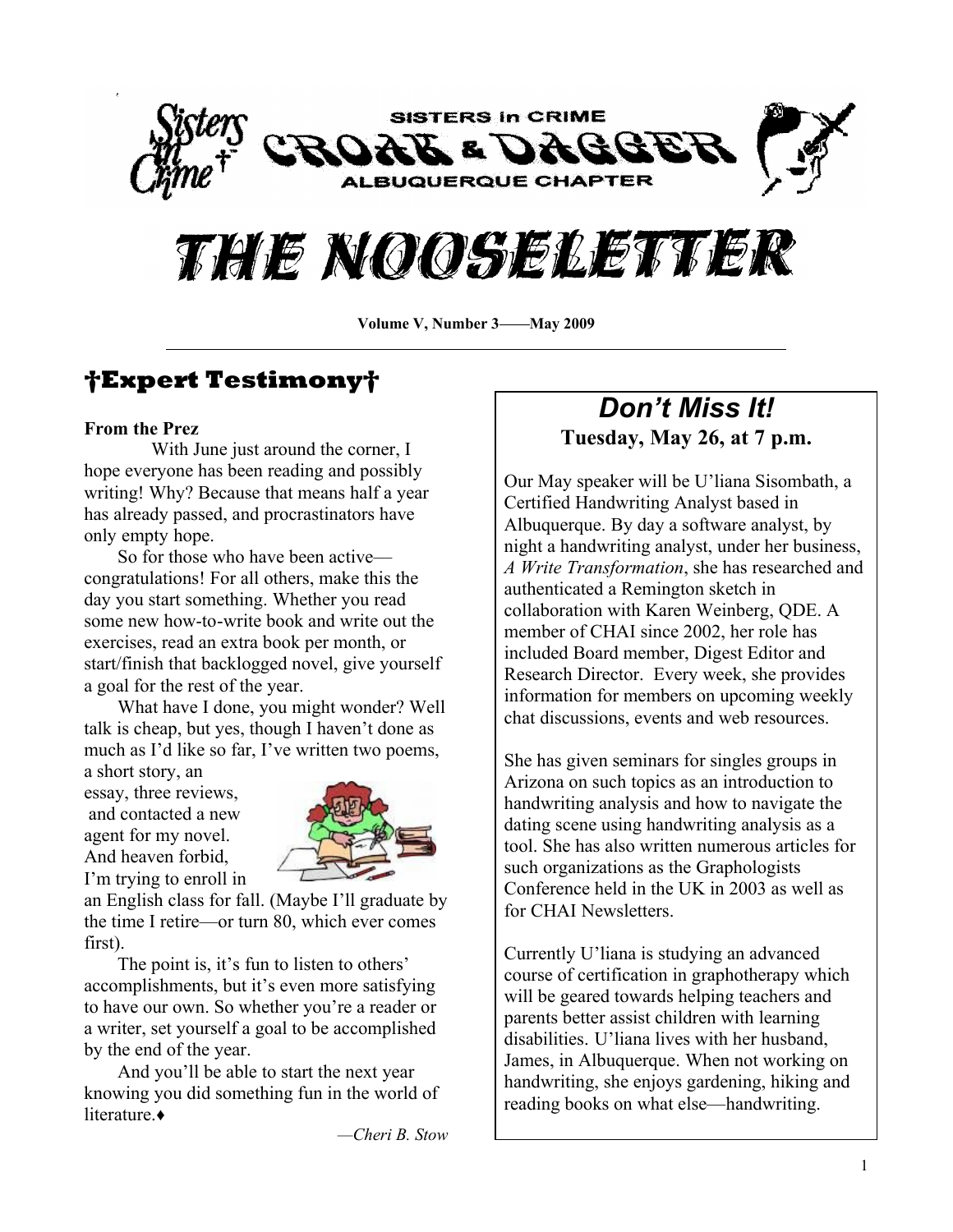The Albuquerque Croak & Dagger chapter of Sisters in Crime welcomes mystery fans, readers, and writers who want to enjoy felonious fun, absolutely criminal companionship and sensational speakers.

Our June speaker will be Richard Benke, author of *The Ghost Ocean* and more recently, *City of Stone*, an action-packed mystery involving a lost cache of gold that has trapped guilty and innocent alike in a web of intrigue and murder for nearly a century.

The gold, dangled as incentive in a scheme to capture Pancho Villa after his 1916 border raid, was to be assigned to the care of a young lieutenant, George Patton, but the bullion never arrived. The sons of a slain British agent, whose body was found in a Mexican river bottom, suspect the gold was connected with his death. One by one, they are also caught in the tangle of deceit.

The border, with its illegal traffic in drugs, cattle, and immigration, proves more than a match for them and for a unique cast of characters, north and south.

 Richard Benke spent nearly 30 years as an Associated Press newsman and currently resides in Albuquerque.

Meetings are held in the police briefing room of the James Joseph Dwyer Memorial Substation, 12700 Montgomery NE (one block east of Tramway). Unless otherwise noted, programs are free and open to the public.

Sisters in Crime was founded in 1986. *The mission of Sisters in Crime shall be ³to promote the professional development and advancement of women crime writers to achieve equality in the industry.´*

 *Our vision is: ³Raising professionalism and achieving equity among crime writers.´*

 *And our motto is: ³SinC into a good mystery!´*

**Check Out the Croak & Dagger Website for all your Croak & Dagger information needs.** www.croak-and-dagger.com

- Upcoming Programs
- 2008 Meeting Schedule
- Membership Form
- Speakers Bureau
- Links to Mystery Websites & Websites for Your Favorite Croak & Dagger Authors
- *The Nooseletter* Archive

# **IN THE LOOP**

If you haven't joined Croak  $&$  Dagger's online Yahoo discussion group, all members are invited. Exchange information about mystery books, movies, and TV shows; share news about local and national mystery events; and participate in occasional online classes. Join in! E-mail moderator Nancy Varian at *nancy.varian@yahoo.com* for sign-up instructions.

# *The Line Up*

President/Treasurer  $-$  Cheri Stow  $-$ *Cheri3j@yahoo.com*

Vice President  $-\text{O}$ lin Bray  $-\text{O}$ *ohbray@nmia.com*

 $S$ ecretary – Fred Aiken – *FAAiken@aol.com*

 $Programs/Publicity - Rita Herther -$ *RMHerther@aol.com*

 $M$ embership  $-$  Jonathan Sacks  $$ *jsacks@pobox.com*

Website Technical Support Manager – Susan Zates ± *smzates@quest.net*

Library Liaison – Pari Noskin Taichert – *ptaichert@comcast.com*

 $Nooseletter Editor - Linda Triegel$ *newsette@earthlink.net*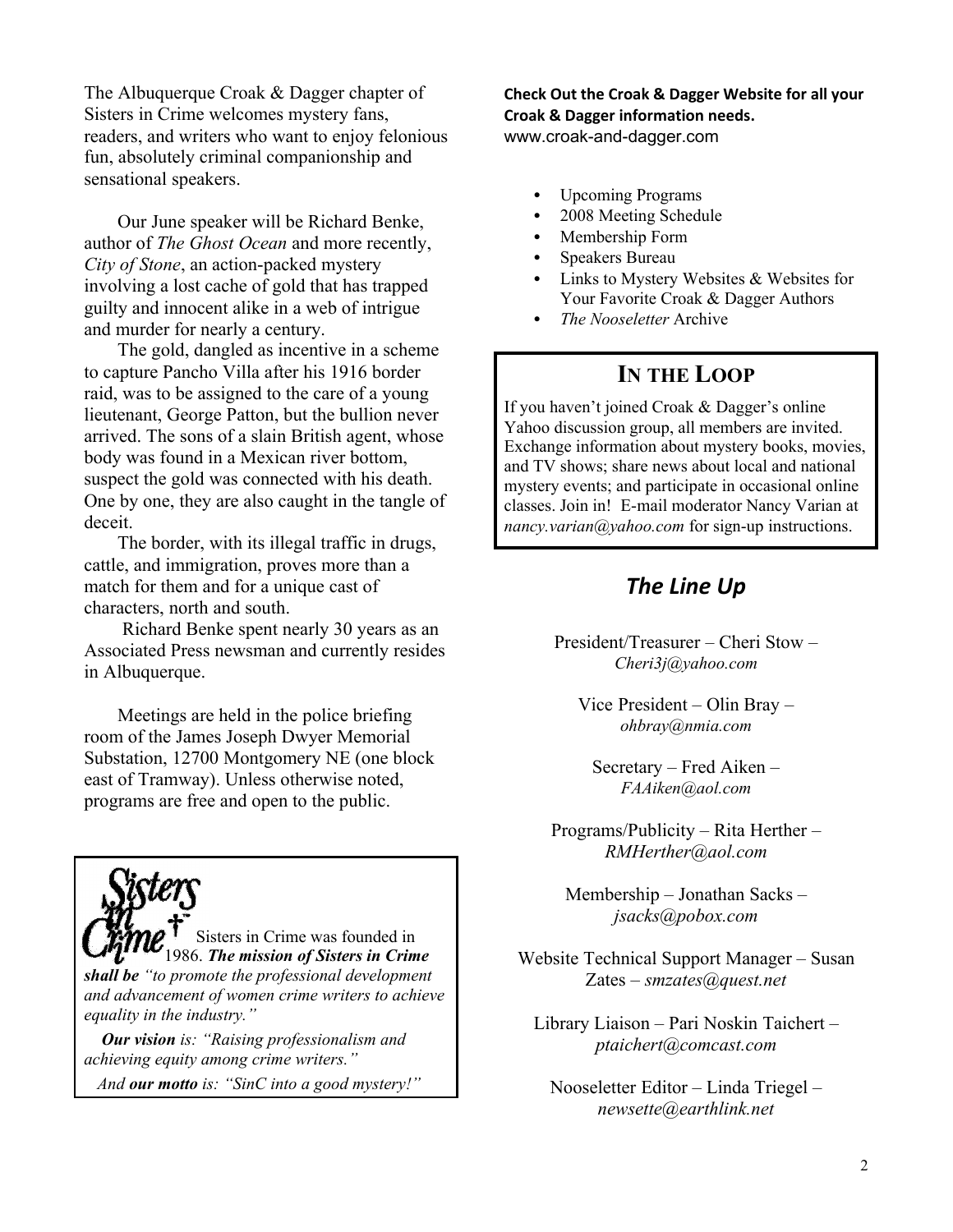# *Henning Mankell ± a Caring Writer*

If you aren't familiar with the internationally acclaimed Swedish writer, Henning Mankell, where have you been? Mankell has written novels and a few plays as well as short stories, but the most relevant to this readership are his Kurt Wallander mysteries, currently being dramatized on PBS's Masterpiece *Mystery* series.

There have been nine Wallander mysteries thus far, plus one featuring Kurt and his fictional daughter, Linda. Throughout the nine we watch the brooding Kurt struggle with his increasing despondency over the decaying social fabric of his beloved Sweden. In a recent interview, the author expressed similar views. Mankell, through his characters, posits the belief that the uptick in drugs and violence is caused by the change in Sweden from utopian welfare state to a more Darwinian capitalistic model. This colors the mysteries with an aura of political gloom.

Easy access to drugs due to the bridge that now links Sweden to Copenhagen, Denmark, has affected idyllic Sweden. Other problems involve the influx of immigrants that has occurred since the 1950s. Spousal abuse, theft, and other crimes have made law enforcement more challenging.

Kurt Wallender faces all of these elements in his work as Chief Inspector on the police force of Ystad, a growing coastal city. In these meticulously crafted police procedurals (which are much more than that label would suggest), Wallander has the help of his colleague, Ann-Britt Hoglund, and a faithful peer, Martinsson. Kurt is guided by the voice of his late colleague, Rydberg, who taught him many things, among them to listen to the room in a crime scene.

A lonely divorcée with a colorful daughter who sees him through most crises, Kurt must cope with his unpredictable grouch of a father, who makes his living as a landscape painter. Kurt becomes increasingly depressed as each major crime haunts him even after he solves it. His health gradually declines as he partakes of a diet of pizza, hot dogs, and coffee. Like other mystery cop heroes, he takes liberties such as not waiting for warrants and entering crime scenes without backup. Wallander's sensitivity and unfailing courtesy prompt the reader to overlook such errors in judgment.

The PBS series stars Kenneth Branagh as Wallander—perfect casting as Branagh transforms himself into the carelessly dressed, unshaven Kurt and faces each new day with dread combined with the spark of hope that keeps him getting up and going out into the world day after day into the sordid lives of victims and criminals alike. This fine actor has absorbed the role and brings new depth both to the character and the body of Mankell's stories.

Like the fictional character he has created, Henning Mankell has a lot of heart. He destroyed his last Wallander mystery, mostly completed, because it involved heinous crimes against children, and he couldn't bring himself to complete it. In an interview, which is a "feature" of the DVD of three TV episodes, Mankell discusses spending part of every year in Maputo, Mozambique, where he directs at the Teatro Theatre and works for causes such as literacy and Aids. He helped fund the 2008 First World Congress.

If you are a beginner Wallanderite, you might start with *Faceless Killers* followed by *The Dogs of Riga.* You'll be hooked. Incidentally one of Wallander's novels was translated by Albuquerque's own Tiina Nunnally. Her husband, Steven T. Murray, translated *The Fifth Woman*. One of Mankell's newest books is a novella-length story collection entitled *The Pyramid* (2008), a great read.  $\bullet$ 

 *Carolyn Page*

Carolyn Page's new poetry chapbook, *The Leavings of the Sea*, poems about her town in Maine, is now available from her. Info at: royandcal@roadrunner.com)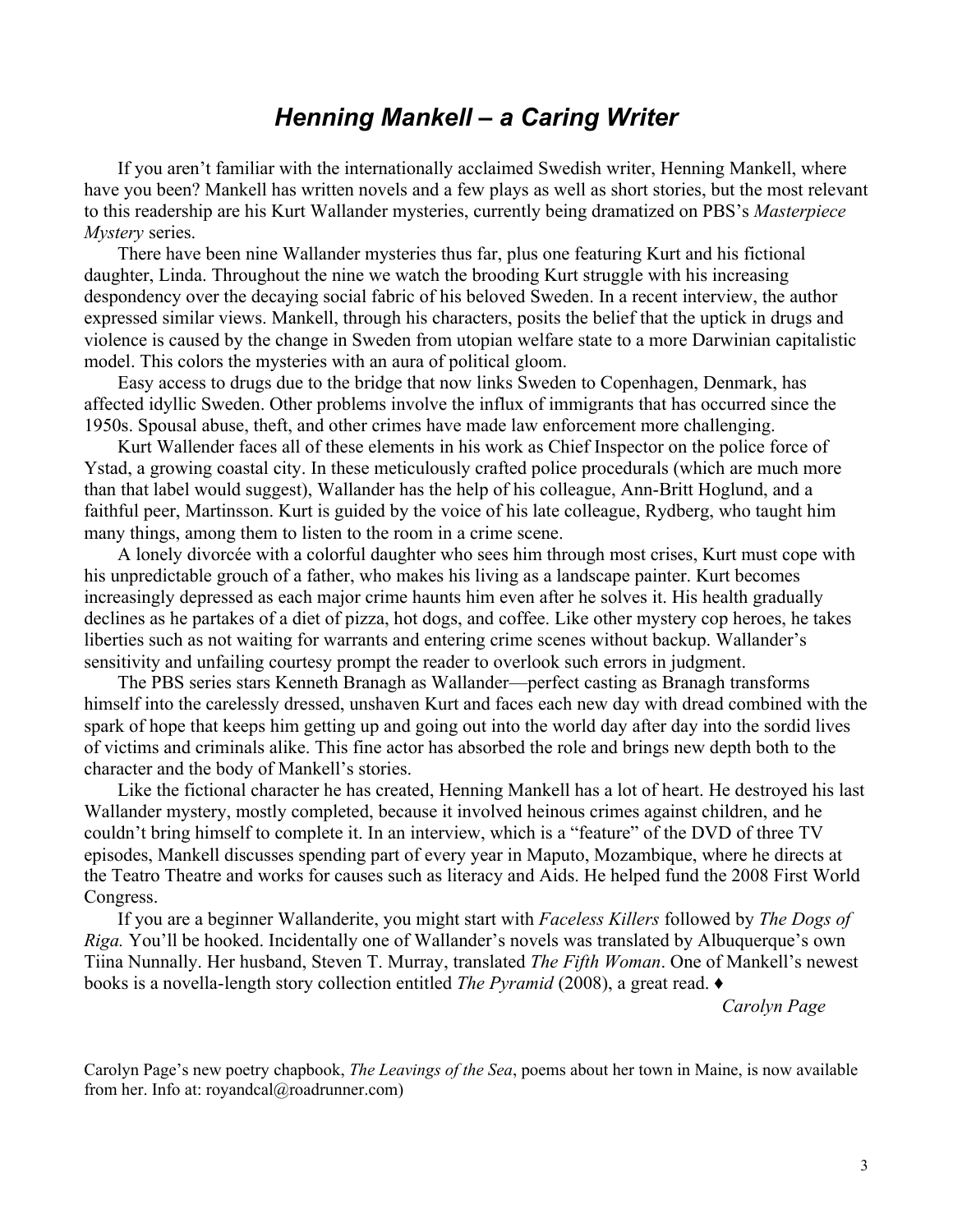# **Twenty Rules for Writing Detective Stories:**

Here are S.S. Van Dine's rules, in abridged form. For the full article (from *American Magazine*, September 1928), go to Gaslight at *<http://gaslight.mtroyal.ab.ca/vandine.htm>*.

*²Sarah Schwartz (*schwartzse@comcast.net)

- 1. The reader must have equal opportunity with the detective for solving the mystery.
- 2. No willful tricks or deceptions may be placed on the reader other than those played legitimately by the criminal on the detective himself.
- 3. There must be no love interest.
- 4. The detective himself, or one of the official investigators, should never turn out to be the culprit.
- 5. The culprit must be determined by logical deductions—not by accident or coincidence or unmotivated confession.
- 6. The detective novel must have a detective in it; and a detective is not a detective unless he detects.
- 7. There simply must be a corpse in a detective novel and the deader the corpse the better. No lesser crime than murder will suffice.
- 8. The problem of the crime must he solved by strictly naturalistic means. Such methods for learning the truth as slate-writing, Ouija-boards, mind-reading, spiritualistic séances, crystal-gazing, and the like are taboo.
- 9. There must be but one detective—that is, but one protagonist of deduction.
- 10. The culprit must turn out to be a person who has played a more or less prominent part in the story.
- 11. A servant must not be chosen by the author as the culprit. . . .The culprit must be a decidedly worthwhile person—one that wouldn't ordinarily come under suspicion.
- 12. There must be but one culprit, no matter how many murders are committed. The culprit may, of course, have a minor helper or co-plotter; but the entire onus must rest on one pair of shoulders.
- 13. Secret societies, camorras, mafias, *et al.*, have no place in a detective story. A fascinating and truly beautiful murder is irremediably spoiled by any such wholesale culpability. To be sure, the murderer in a detective novel should be given a sporting chance; but it is going too far to grant him a secret society to fall back on. No high-class, self-respecting murderer would want such odds.
- 14. The method of murder, and the means of detecting it, must be rational and scientific.
- 15. The truth of the problem must at all times be apparent—provided the reader is shrewd enough to see it.
- 16. A detective novel should contain no long descriptive passages, no literary dallying with sideissues, no subtly worked-out character analyses, no *atmospheric* preoccupations.
- 17. A professional criminal must never be shouldered with the guilt of a crime in a detective story.
- 18. A crime in a detective story must never turn out to be an accident or a suicide.
- 19. The motives for all crimes in detective stories should be personal. International plottings and war politics belong in a different category of fiction.
- 20. And (to give my Credo an even score of items) I herewith list a few of the devices which no selfrespecting detective story writer will now avail himself of. They have been employed too often, and are familiar to all true lovers of literary crime. To use them is a confession of the author's ineptitude and lack of originality. (a) Determining the identity of the culprit by comparing the butt of a cigarette left at the scene of the crime with the brand smoked by a suspect. (b) The bogus spiritualistic séance to frighten the culprit into giving himself away. (c) Forged fingerprints. (d) The dummy-figure alibi. (e) The dog that does not bark and thereby reveals the fact that the intruder is familiar. (f) The final pinning of the crime on a twin, or a relative who looks exactly like the suspected, but innocent, person. (g) The hypodermic syringe and the knockout drops. (h) The commission of the murder in a locked room after the police have actually broken in. (i) The word association test for guilt. (j) The cipher, or code letter, which is eventually unraveled by the sleuth.  $\bullet$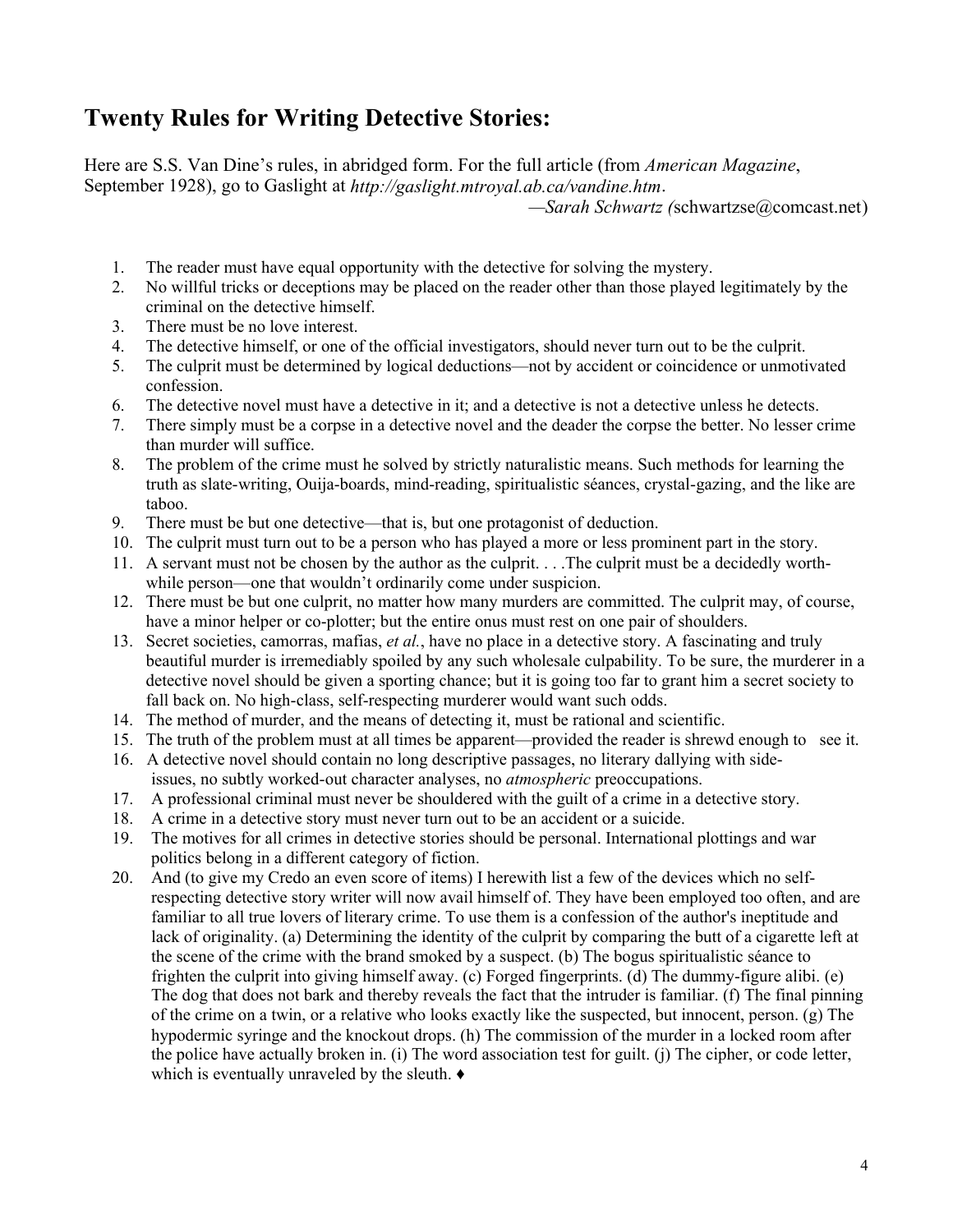## **ROB¶S RANDOM SHOTS**

#### **May Case File Number One**

*Man of Two Tribes* by Arthur Upfield, Duffy and Snellgrove, Sydney, 1956, 224 pp (PB)

OK, last issue I teased you with a Mission Impossible—a mystery by a contemporary Australian crime writer that I knew you'd never find even on Amazon. This issue, I'm relenting. Here are a couple of highly worthwhile classics you should have little trouble finding at a library or used bookstore.

Arthur Upfield was the best-known Australian mystery writer up until his death in 1964. His character, half-breed sleuth Detective Inspector Napoleon Bonaparte (Bony), like Sherlock Holmes, became famous during his career and, like Holmes, uses that notoriety to increase his effectiveness. This book was well along in the series and I chose it because it features a most unusual missing-person case and an even more unusual locked room mystery. Please feel free to Google Upfield, Bonaparte, and any of the places cited in this review.

Bony arrives in Chifley, a tiny railroad service stop on the Indian Ocean Express that covers more than 2,000 miles from Adelaide to Perth along the Nullarbor Plain, the longest and most desolate train track in the world. A passenger, freed by a jury after killing her husband, has disappeared from the train in the middle of the night. No one saw her go. Search parties have found no tracks. It is a hundred miles to the nearest station (ranch) across the most barren, unforgiving desert in the world.

The only clue is found the diary of a dead dingo trapper. Before drinking himself to death, he heard a helicopter somewhere in this wilderness the night the woman vanished. Bony passes himself off as the dead man's nephew and heir and sets out to find her. We get intimate details of camel driving, finding water, food, and shelter, a real bonus for getting involved in this mystery. We've almost given up, as he has, when a party of Aborigines seizes him and lowers him into a cave in the middle of the desert, where he finds his quarry and five other murderers who have served their sentences and been released.

Imprisoned with them miles from nowhere with no radio and only the food and water provided to his felonious companion, Bony has to solve the murder of one of them just before he arrived (everyone's in the same "locked" room´), find a way out of their prison, and get his charges hundreds of miles across searing sands, risking Aborigine pursuit. Oh, and along the way he has to figure out who put these people there, how, and why. Not your average tasks for even a famous sleuth. Hope you can find this one.  $\bullet$ 

²Rob Kresge (*rkresge777@comcast.net*) in Sydney

**Key:** PB = Paperback  $TP = Trade$  paperback HC = Hardcover

#### **May Case File Number Two**

*Cocaine Blues* by Kerry Greenwood, McPhee Gribble, Sydney, 1989, 316 pp (PB).

Being in Australia lets me explore this author, today's best- known crime writer Down Under, who has taken the world of traditional (cozy) mysteries by storm. She has been nominated for several U.S. prizes and has the highest worldwide following of any writer from this continent since Upfield. I'm pleased to add, "deservedly so."

Greenwood combines a winning character with a unique timeframe that enhances sleuth and author's popularity in a way that only Alexander McCall Smith's Mma Precious Ramotswe comes close to.

It's 1929 in Melbourne, at that time the largest city in Australia. Phryne (rhymes with shiny) Fisher is an heiress who grew up poor. Dissatisfied with endless parties in England, she makes a spur-of-the-moment decision to go home to the land of her birth and resolve a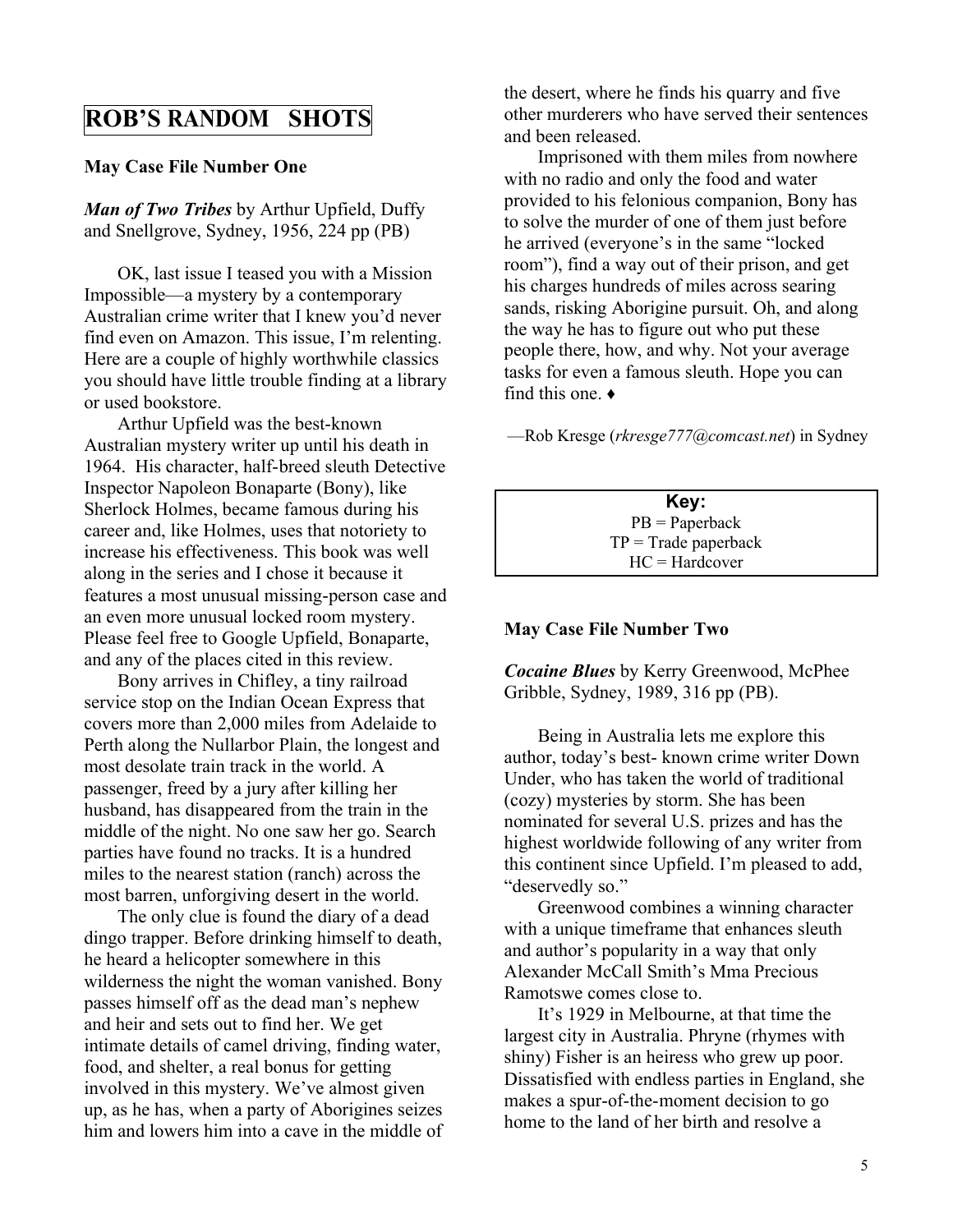mystery for friends—is their daughter's husband poisoning her?

Readers have to hang on tight for this ride. Phryne is a straight-ahead, take-no-prisoners, no-risk-is-too-great modern woman who enjoys her wealth, fast cars, danger, and the occasional man. Sort of a cross between aviatrix Beryl Markham and Lara Croft, tomb raider.

Told from the first person, with loads of self-deprecating humor, period (and Australian) slang, entrancing details of the city and its social milieu, automobiles, drinks, and witty secondary characters from taxi drivers to police, suspects to members of the state parliament, an abortionist's victim to Phryne's newly hired and bewildered maid, we follow Cyclone Phryne as a force of nature as she investigates poisons, tracks down a drug lord, delivers an abortionist butcher to the police, and still finds time to romance a Russian dancer. Little violence, no really bad language, and only one sex scene, but I found that eminently satisfying.

Greenwood has written nearly 20 of these madcap adventures, most of which are being published in the U.S. at the rate of one a year. If you get hooked on these the way I did, you should be able to find copies of even the most current Australia-only ones via Amazon, ABE Books, or Alibris. I will be following Miss Fisher here courtesy of my local library and may be unable to resist reviewing her again. Ta-ta, old things. **Ƈ**

²Rob Kresge (*rkresge777@comcast.net*)

#### *Frostline: A Ben Abbott Mystery* by Justin Scott, Poison Pen Press, 2003. 328 pp (HC)

Justin Scott's first Ben Abbott mystery, *Hardscape*, caught my attention when I realized that the fictional New England town where it's set bore a remarkable resemblance to Newtown, Connecticut, near to where I lived at the time. I also knew, from having enjoyed the author's historical thriller called *A Pride of Royals* and investigated him, that he lived in the same town. I hadn't seen any of his other mysteries until a

friend gave me *Frostline*, however, so I'm glad to have some to catch up on.

Ben Abbott is a real estate agent in Newbury, a small town with big old white Colonial homes, a town hall that's as much a gathering place as the red brick general store, and an extra-tall flagpole in the center of town. Having spent a spell in the slammer for insider trading a few years back, Ben finds life in Newbury mostly peaceful, even if the real estate business isn't making him the kinds of profits he used to make, less legitimately.

Things don't stay peaceful for long, of course. Ex-diplomat Henry King (not to tell tales out of school, but Henry Kissinger lives in Kent, Connecticut $\ldots$ ) summons Ben to his McMansion, he envisions a huge payoff for handling the sale of Fox Trot. Instead, he's wanted to mediate a dispute between King and his stubborn old neighbor, Richard Butler. When King's dam at his newly built lake bursts, apparently drowsing Butler's son Dickie, Ben finds himself in deeply muddy waters, literally and figuratively. He negotiates a perilous course between the feds sent to investigate, and the local police, one of whom is a Very Good Friend of Ben's.

*Frostline* is full of colorful local characters, including the Chevalleys, sort of a Yankee Hatfield or McCoy clan, who are distant relations of Ben's, and his closer relative, an aunt who lives in one of the big Colonials and takes an annoyingly persistent interest in Ben's comings and goings, particularly if he's coming or going with a lady friend.

Justin Scott is a skilled writer and must have had fun writing this series, an enjoyment that he passes on to the reader.  $\triangleleft$ 

²Linda Triegel (*ljt23@earthlink.net*)

*The Green Mill Murder* by Kerry Greenwood, Poisoned Pen Press, 1992 (first US edition 2006) 307 pp, \$22.95 (TP)

Ah, what a pleasure to return to the escapism of another Phryne Fisher, female PI, adventure in 1920s Melbourne. Poisoned Pen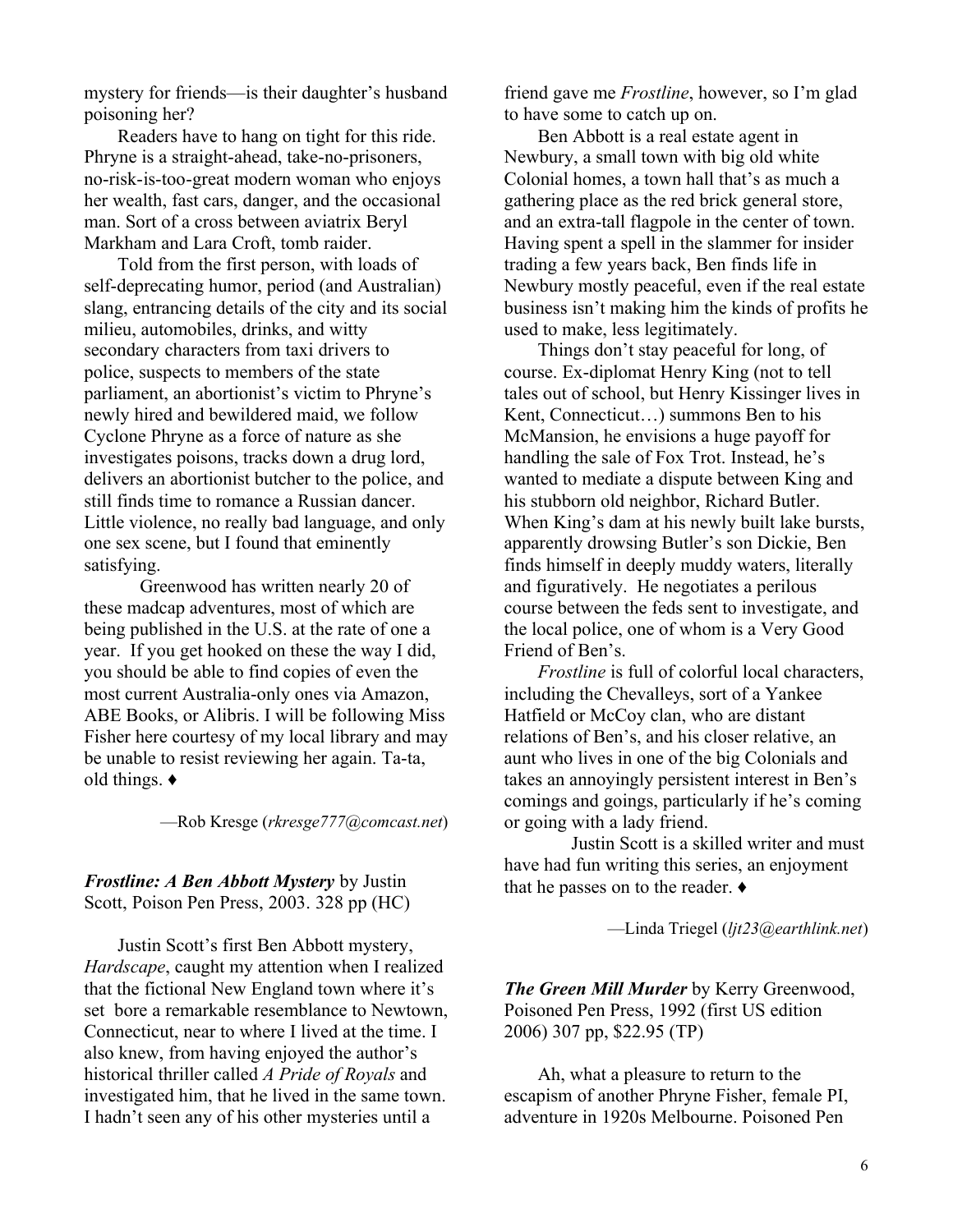Press is reprinting all her books with great success, and you can easily find new and used copies of her works in U.S. bookstores, libraries, and online.

After my review of her first adventure (above), I should be reviewing her second outing, *Flying Too High*, but I must rely on availability of titles in my local library, so you're getting book number five this time. *Flying* must involve the purchase of Phryne's Gypsy Moth biplane, since she uses it to great effect in this adventure. You'll just have to get a copy of that book until I can catch up.

The murder occurs near the conclusion of a dance marathon, right on page one. Witnesses include Phryne, other couples, and members of the band. However, no one is certain how the man was stabbed, and no one can find the murder weapon. Phryne's dance partner, Charles Freeman, runs off to be sick in the men's room just before the police arrive. No one can find him afterwards. Other suspects include the remaining two competing couples and the band members. Phryne herself is cleared immediately by her friend, Detective Inspector Jack Robinson, who quickly takes over the case.

In short order, Phryne is able to clear the other dancers, so suspicion centers on Charles. His hysterical, hypochondriac, domineering mother commissions Phryne to find him before the police do. In addition, she wants Phryne to find her other surviving son, now heir to the family fortune, but missing since he returned from the Great War ten years ago and presumably living in the Outback. This multitasking for the sleuth has become a standard feature of modern mysteries on TV and in novels, so that our heroine has to accomplish one, then the other. In addition, Phryne is hired to find the missing husband of the band's blues singer.

Suffice it to say that Phryne disposes of all three tasks through research, inquiry, and flying her plane off to the bush to track down the missing son. Readers are treated not only to the mores of Melbourne at the time, but to stories of battles in Turkey and France, the music and fashions of the era, and the pulse-racing suspense inherent in the danger of flying a little

plane made of wood and fabric amid high mountains and suddenly lowering cloud banks.

If you're not already reading Phryne Fisher, I urge you to try her. This is light entertainment coupled with easily digested education, frosted with amusing characters, and sprinkled with romance. I intend to follow Phryne to the end.♦

²Rob Kresge (*rkresge777@comcast.net*)

#### *Noose News*

*Tony Hillerman's Landscape: On the Road with an American Legend* will be released October 27, 2009, by HarperCollins. The book, written by Anne Hillerman with photos by Don Strel, pairs Tony's descriptions of Indian country scenery from the Chee/ Leaphorn books with Don's pictures and Anne's memories of her father.

Anne also published *Santa Fe Flavors: Best Restaurants and Recipes* this spring with GibbsSmith Publisher. That cookbook and restaurant guide is available in many local book stores. Anne will be signing, and sharing treats created from recipes in the book, on Sunday, June 7, 3 p.m. at Bookworks, 4022 Rio Grande Blvd, Albuquerque.

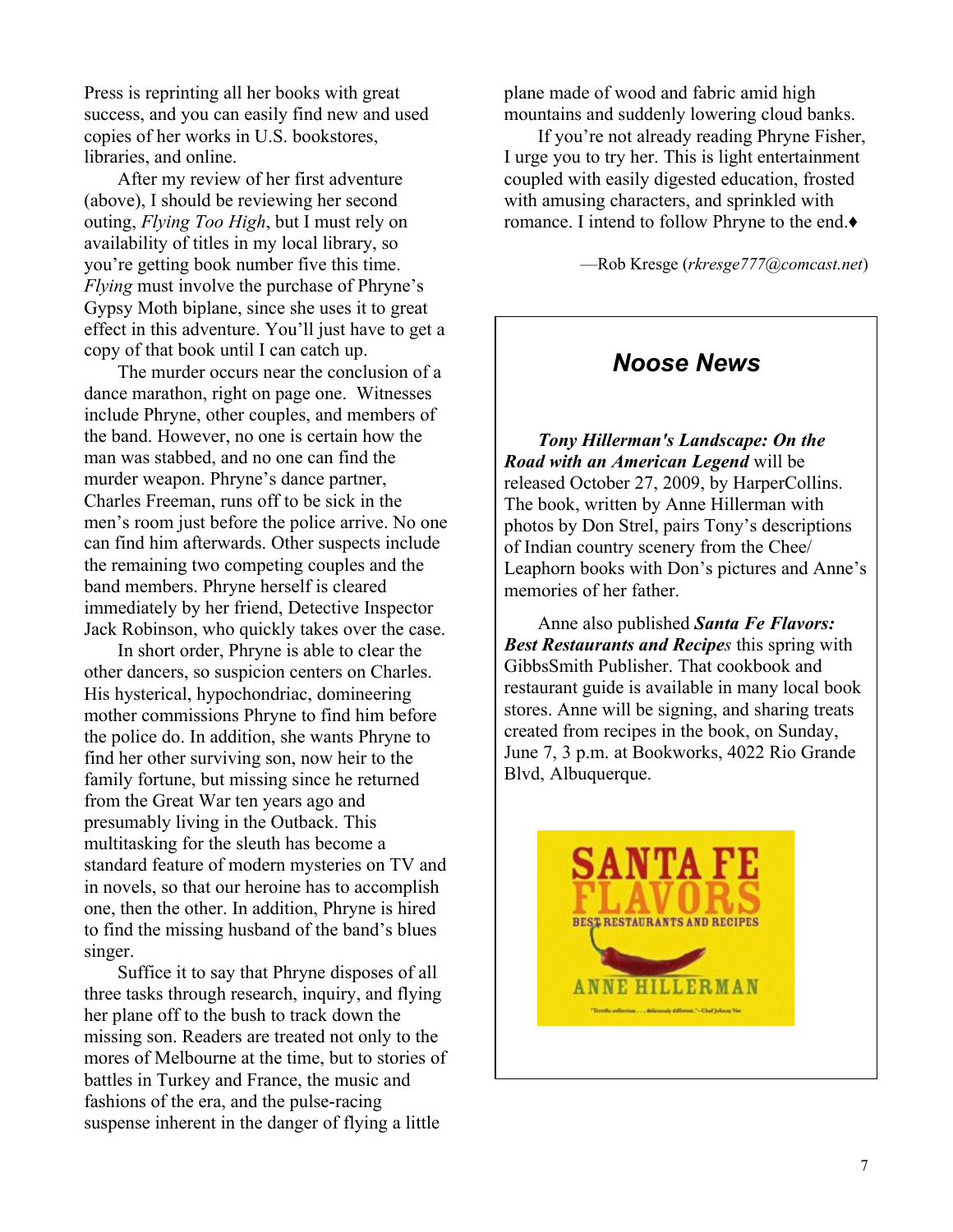# *Sumer is Icumen in...*

And what better time of year to attend a writers/fans conference? Check these out:

#### **June 5-6**

**Murder in the Grove**, Owyhee Plaza Hotel, Boise, Idaho. Master classes in writing and editing. Workshops on getting ideas, plotting, outlining, point of view, characters, and the current markets. Contact: *inform@murderinthegrove.com*

#### **June 13-14**

Inaugural **California Crime Writers Conference**, at the Pasadena Hilton in Pasadena, California. Cosponsored by the Los Angeles chapter of Sisters in Crime and the Southern California chapter of MWA. "Breaking In and Breaking Out: Plotting the *Write* Course" targets the needs of emerging and established writers alike. Craft workshops, forensic sessions, manuscript critiques. Keynote speakers: Robert Crais and Laurie King. Contact: *sistersincrimela@yahoo.com*



#### **June 27-28**

**Deadly Ink**, Sheraton Parsippany, Parsippany, NJ. Guest of Honor: multi-published author Lincoln Child. Contact: *info@deadlyinke.com*

## **July 8-11**

**ThrillerFest**, Grand Hyatt, New York, NY. David Morrell is the 2009 ThrillerMaster. Other special guests include Robin Cook, Katherine Neville, David Baldacci, Steve Berry, Sandra Brown, Clive Cussler, and Brad Meltzer. Contact: *infocentarl@thrillerwriters.org.*

#### **July 16-19**

**16th Book Passage Mystery Writers Conference,** Corte Madera, California. Covers everything mystery writers need—from developing ideas and writing skills to finding a publisher. The 2009 faculty includes co-chairs Sheldon Siegel and Jacqueline Winspear, along with luminaries like David Corbett, Hallie Ephron, and more. Contact: *bpconferences@bookpassage.com.*

#### **July 31-Aug 2**

**PulpFest 2009**, Ramada Plaza Hotel, Columbus, Ohio. Guest of Honor: Edgar Award-winning writer, editor, and publisher Otto Penzler, whose recent anthology is *The Black Lizard Big Book of Pulps*. Contact: *jassways@woh.rr.com*.

#### **Aug 14-16**

**4 th Annual Killer Nashville 2009**, Nashville, Tennessee. Guest of Honor: J.A. Jance, author of the Sheriff Johanna Brady series of mysteries set in Arizona, as well as two other mystery series and many single-title books*. Contact@KillerNashville.com*

Lhude sing Cuccu...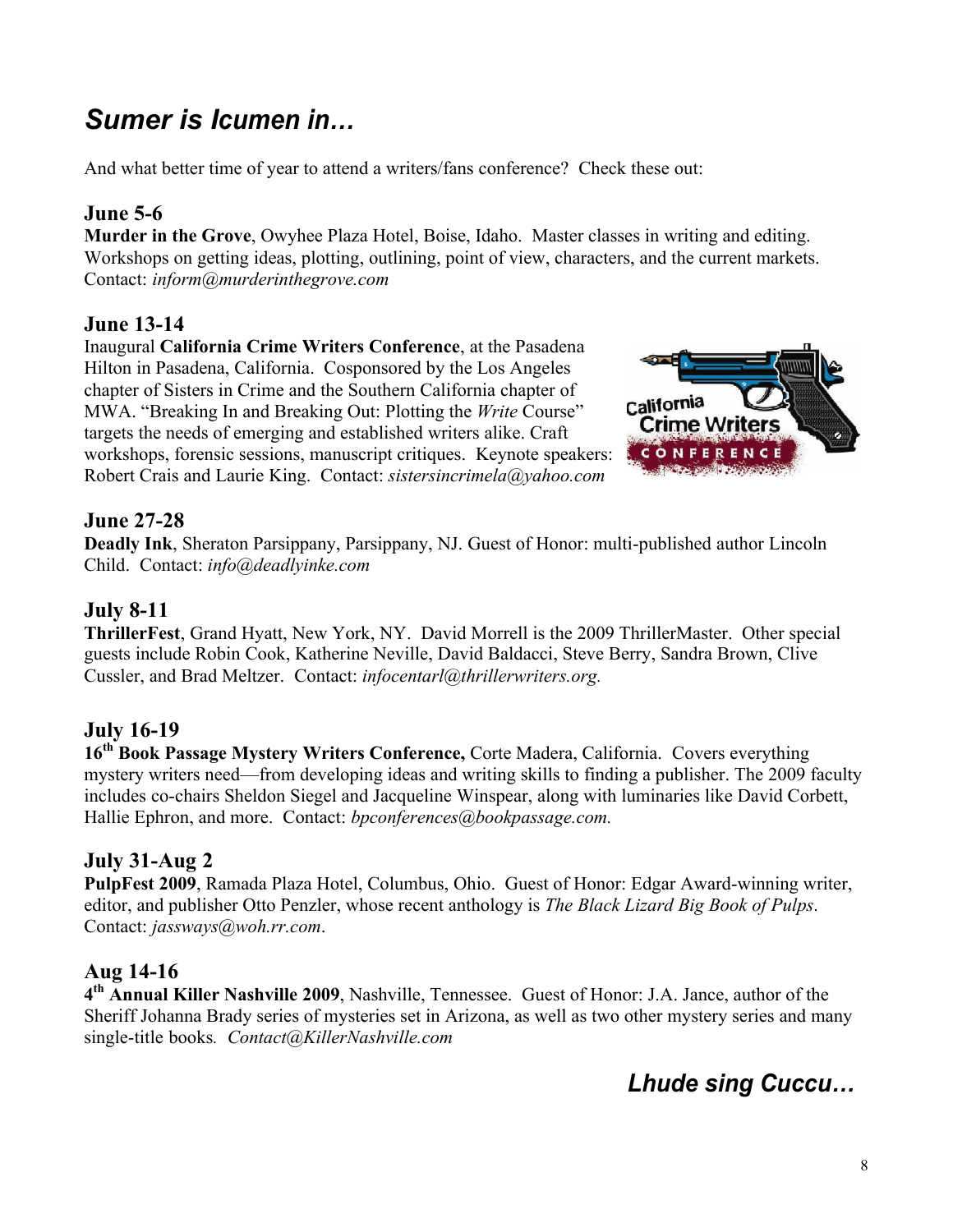# 2009 MEETING DATES  $\mathcal{L}_\text{max}$

Tuesday, March 24, 7:00 p.m. Tuesday, April 28, 7:00 p.m. Tuesday, May 26, 7:00 p.m. Tuesday, June 23, 7:00 p.m. Tuesday, July 28, 7:00 p.m.

#### **Meetings are free to the public.**

 Unless otherwise noted, meetings are held every fourth Tuesday of the month, at 7:00 p.m., at the James Joseph Dwyer Memorial Police Substation, 12700 Montgomery Blvd. NE, one block east of Tramway. (If the substation lot is full, there is more parking available just below the substation, accessed via a

driveway below the substation on the right.) Check our Web site, *www.croak-and-dagger.com*, for schedule changes.

## **Summary of Findings**

The *Nooseletter* is the internal organ of the Croak & Dagger chapter, Albuquerque, of Sisters in Crime (SinC). Opinions expressed herein are those of the authors and editors.  $\triangleleft$ 

## **Nooseletter Submissions**

*Croak & Dagger* friends are encouraged to contribute articles, reviews, and essays on aspects of mystery writing *and* reading for publication consideration. Information on relevant conferences or events is also welcome. Especially let us know if you have published a new book or story, or have an upcoming local author event. (Unbridled enthusiasm for your own mystery book is encouraged here.)

**Length:** Articles should average 500 words, but short items are also welcome.

**Deadlines:** Publication is every other month, starting in January. Submission deadlines are the 15th of the month prior to publication: Feb 15, April 15, June 15, Aug 15, Oct 15, and Dec 15.

**The Living and the Dead:** As a general policy, articles and information should focus on living authors rather than dead ones, but that's not set in concrete shoes. Articles about specific historical development of the crime-mystery writing genre, for example, would be welcome.

**Submissions:** Please submit via e-mail to *newsette@earthlink.net*, with "Nooseletter" in the subject line.

The *Nooseletter* is distributed to all members electronically.  $\bullet$ 

²*Linda Triegel*

COPYRIGHT © OF MATERIAL PUBLISHED HEREIN REMAINS THE PROPERTY OF INDIVIDUAL CONTRIBUTORS. NO PART OF THIS PUBLICATION MAY BE REPRINTED WITHOUT PERMISSION FROM THE AUTHOR(S).



# Still not a member of Sisters in Crime?

\$20/year brings mystery to your life! The Albuquerque Croak & Dagger chapter welcomes mystery fans who want to enjoy felonious fun, absolutely criminal companionship, and sensational speakers.

Benefits of membership in the Croak & Dagger chapter include a subscription to our *Nooseletter*, close contact with local mystery writers, and fun events with other mystery fans.

You do *not* have to be a member of the national organization to join us. Come hear our next program speaker and meet the gang. We promise to bring mayhem and murder into your life.

**Contact our membership chair, at** *contact@croak-and-dagger.com.*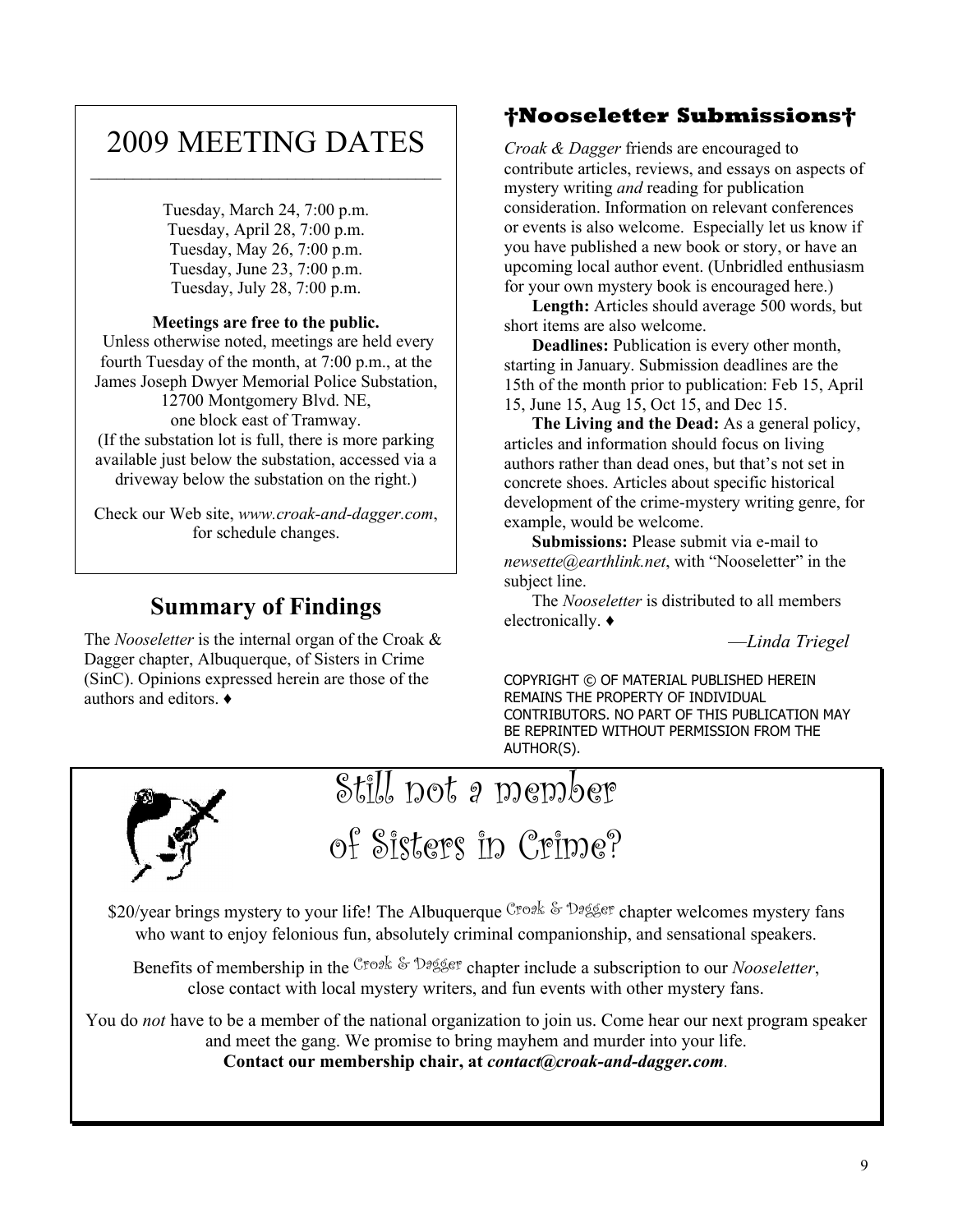#### **Summary of The Board Meeting Minutes of Sisters in Crime Croak & Dagger Chapter, ABQ, NM, March 16, 2009**

Board members present: President Cheri Stow, Vice President Olin Bray, Membership Chair Jonathan Sacks, Secretary Fred Aiken, Program Chair Rita Herther, Website Manager Susan Zakes, and *Nooseletter* Editor Linda Triegel.

President Cheri Stow opened the meeting at 7:20 PM. She thanked Rita Herther for graciously hosting the board meeting. There was no president's report. The year-end Treasurer's Report was summarized in the March *Nooseletter.* The consensus of the Board was that this practice of reporting our financial health should be continued in future years. The proper IRS forms have been filed for this past fiscal year. As of March 15, the balance in the chapter's checking account was \$1,940.71.

Olin Bray led a discussion on what to do with the large number of books in our lending library. Currently, we have four plastic boxes filled with books, with more being added monthly. The thinning process will occur over a two-meeting period – Olin and Cheri will bring their boxes to the March meeting, while Jonathan and Fred will bring their boxes to the April meeting. At each meeting, the books will be spread out and the members in attendance will help judge which books to retain and which should be donated. Books for donations will be given to an organization such as APS literacy program or to the jails/prisons.

Jonathon Sacks reported a total of 85 members on the membership roster, about a dozen of whom joined as last year's conference. He believes that some of these conference registered members will not renew their membership. A discussion followed on the need for publicity, either paid or free. Rita said that she sends out releases the first of each month to publicize our upcoming speaker.

Susan Zates led a discussion about the possible uses for the Yahoo Discussion Group. Among the suggestions were sending C&D press releases to this group and to attempt to get a discussion thread going on particular topics. The question of whether this group should be and open group or remain closed to nonmembers will be debated at a future board meeting. The training of members on how to become a participant in the Yahoo Group will be demonstrated at an upcoming program meeting.

#### **New Business**:

- a) A request from Nancy Glass West to have her ARC read was discussed. Susan will write to the parent organization Sisters-in-Crime about the issue of chapter endorsements of a writer's book. Since it was unclear what Ms. West actually wants C&D to do, Jonathan Sacks will contact her to clarify her intent.
- b) Field Trips The board agreed with President Cheri Stow that field trips are an important aspect of chapter activity. Among the suggestions given were a tour of the Office of the Medical Examiner (morgue), going to a gun range to experience shooting firearms, tour of a prison/jail, tour of the 911 Call Center and a Ghost Tour of Santa Fe with possible use of the Rail Runner. Jonathan will contact the office of the Medical Examiner; Cheri will contact a West Side gun range; Rita will investigate the Santa Fe Ghost Tour; Olin will follow up on the 911 Call Center idea; and Fred will investigate a possible prison/jail tour.
- c) Book Marks Palms Trading is unable to provide the engraved bookmarks that we give to speakers, due to the artist moving out of town. Various board members suggested alternative sources and will check these out.
- d) Mystery Dinner We will hold another mystery dinner in October. Cheri Stow suggested that we need a small room with a few round tables set close together. Several possible sites were mentioned and will be investigated as to suitability.

The meeting was adjourned at 9:45 p.m.

*²Respectfully submitted by Fred A. Aiken, Secretary*